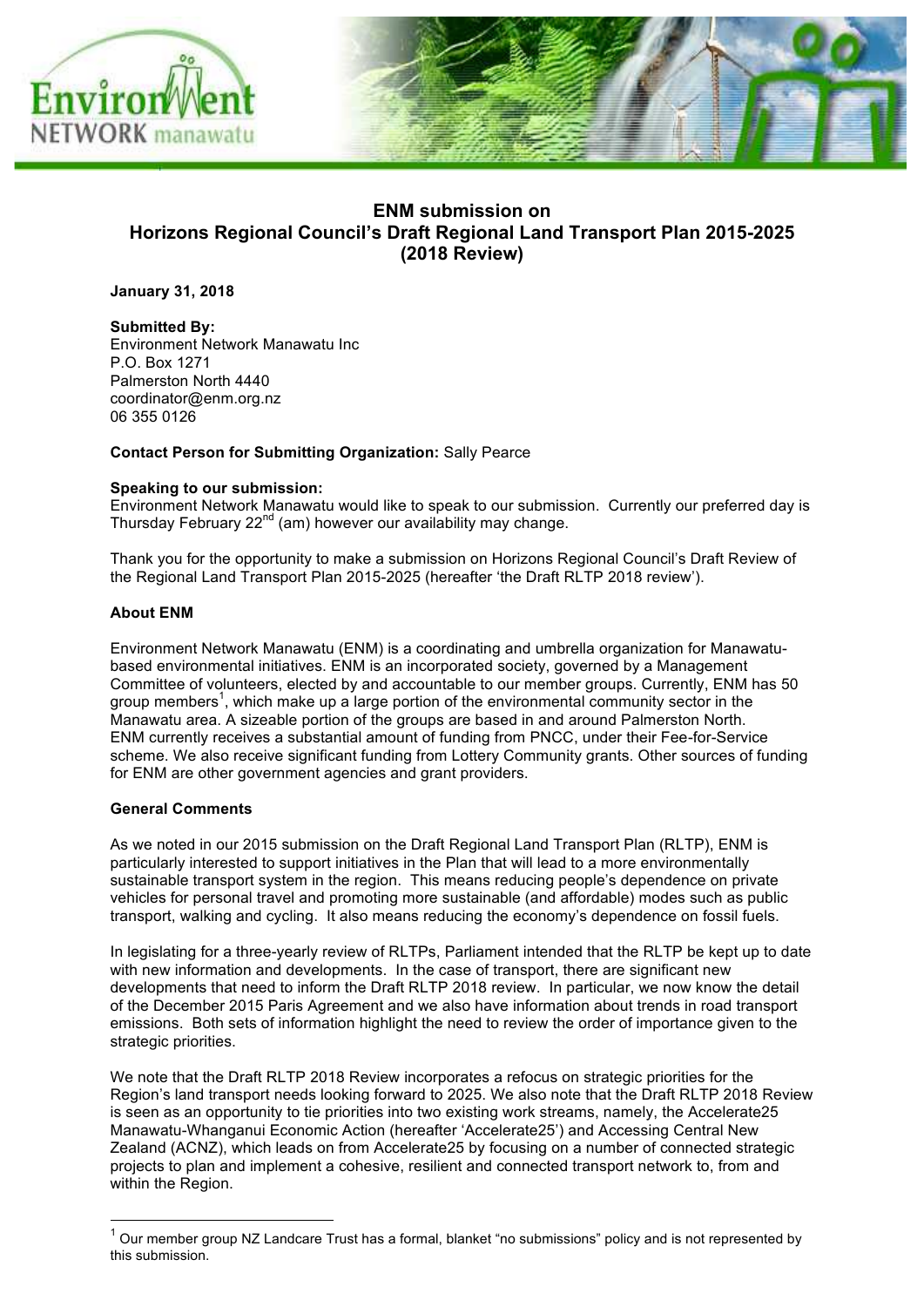ENM notes that these projects were strongly shaped by central government policies in the 2015-2017 period. As such, a focus on environmental sustainability and regional growth from environmentally sustainable activities was displaced by the Business Growth Agenda priorities of the then National government. Going forward, the momentum and even some of the justification for those projects may diminish. For example, it is clear that the Labour New Zealand First Coalition Government intends to have a significant investment in regional rail and to introduce a Zero Carbon Act and an independent Climate Change Commission based on the recommendations of the Parliamentary Commissioner for the Environment. $2$ 

Our submission therefore focuses primarily on the strategic priorities and their order. This submission draws on points made in our 2015 submission which have been given fresh currency by the formation of the new government in October 2017.

We reiterate these points because, although we are very pleased to see that the Draft RLTP Review 2018 has recognised the new government's priorities for the GPS 2018, as signalled by the new Minister of Transport, we consider that the Draft RLTP Review 2018 does not fully reflect the significance of these new priorities:

- giving public transport greater priority in cities and expanding the public transport system to support new housing and interregional commuting
- increasing the use of rail to enable efficient passenger and freight use;
- supporting regional development;
- increasing support for active modes walking and cycling;
- delivering health, safety and environmental improvements;
- reducing the environmental impact of transport;
- mode neutrality in freight transport planning.

We feel these new areas of focus have not been sufficiently woven into the Draft RLTP 2018 Review. To a large extent, this is due to the short time-frame but also because of the imbalance in the two key projects (Accelerate25 and ACNZ). For example, Figure 1 shows the key initiatives for ACNZ which are all roading projects. It is difficult to see how these projects are mode-neutral for freight transport.

The environmental effects of increased numbers of private and commercial (especially freight) vehicles are significant yet these two projects (and the Draft RLTP 2018 Review) encourage even greater numbers of vehicles on the roads in our region.

It is widely accepted internationally that traffic growth and economic growth need to be decoupled. The Draft RLTP 2018 Review refers to transport being a key enabler of growth but is very focused on just one mode (vehicles) despite acknowledgement of the importance of rail in para 2.5. Much greater attention needs to be given, for example, to the integration of road and rail in Palmerston North's North East Industrial Zone than is suggested on page 21 where the qualifier "potentially" is used.

#### **Strategic Priorities**

Based on the comments above, ENM recommends that the *first* strategic priority should be: **1) Effective, accessible and affordable multi-modal transport networks.**

Given the importance of a resilient transport system, ENM recommends that the *second* strategic priority should be:

#### **2) Improve connectivity, resilience and the safety of strategic routes to and from key destinations linking north-south and east-west while factoring in demographic changes and impacts on land use.**

However, the focus needs to be on reducing dependence on roading and include much greater use of rail for freight and inter-regional passenger transport.

Recognising the importance of tourism, ENM recommends that the *third* strategic priority should remain as:

 $2$  We note the Coalition Government was formed by the Labour and New Zealand First Parties (not Labour, New Zealand First and Green Parties as stated on page 8 of the Draft RLTP 2018 Review).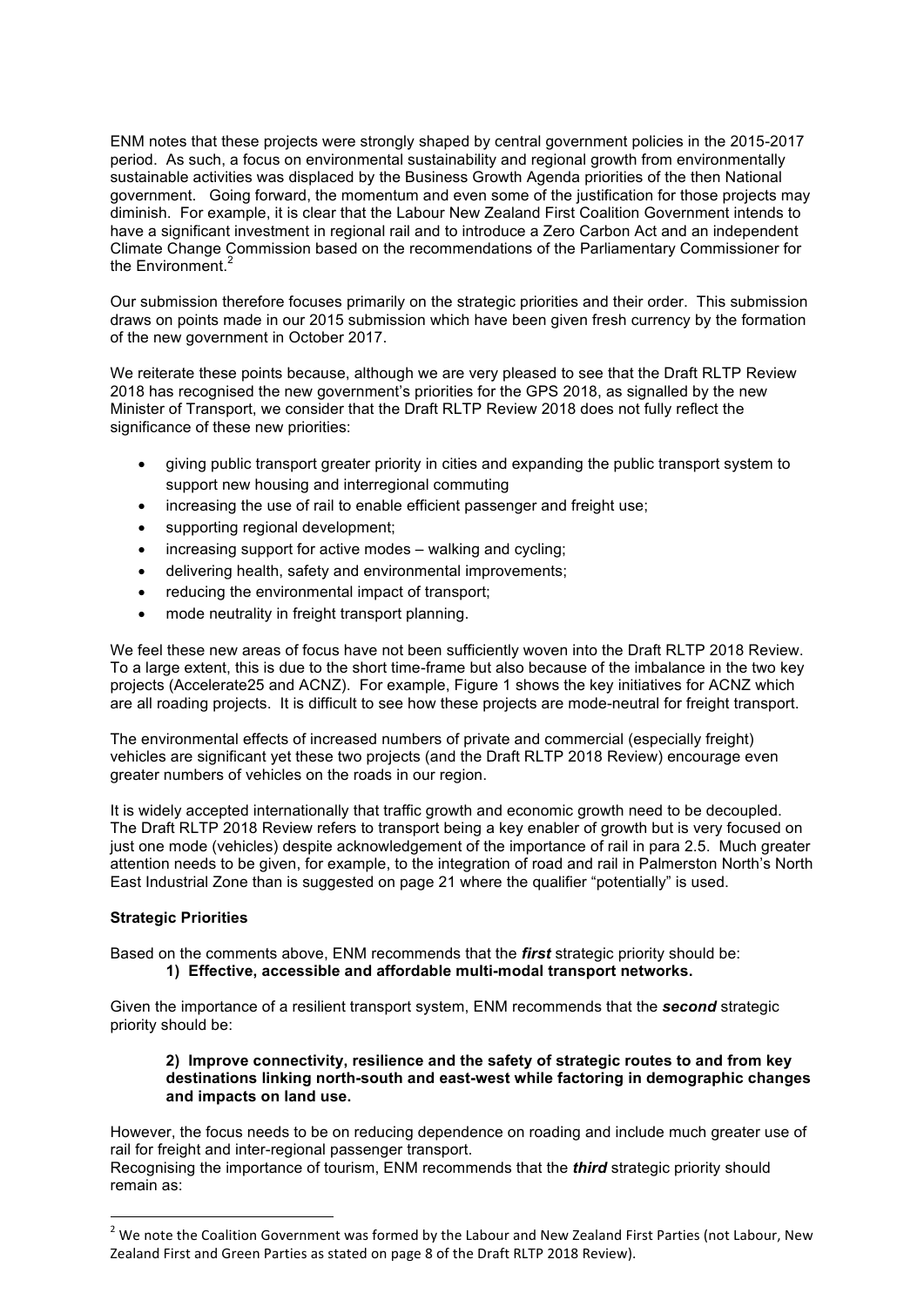### **3) An appropriate network of tourism routes.**

In light of the significant environmental benefits of walking and cycling (and the very significant increase in e-bike sales), ENM recommends that the *fourth* strategic priority should remain:

# **4) An integrated walking and cycling network.**

ENM does not see any need for Effective and Efficient Road Maintenance and Delivery to be a strategic priority. This will be encompassed in the first two strategic priorities. The maintenance of the existing roading network at its current level of service should not be the most important deliverable of the Plan, for the reason that this does not contribute to improved safety, resilience and environmental sustainability, which ENM considers should be key aims of this Plan over the next decade.

If there is a view that additional strategic priorities are useful, then we suggest that consideration be given to ones we supported in 2015:

# • **Plan for and proactively respond to demographic change and impacts of land use change to ensure that the land transport system is resilient, environmentally sustainable and meets the needs of all sectors of the community**

### • **Efficient, accessible, and affordable public transport networks**

The accessibility and affordability of public transport networks are particularly important to those who have limited transport options, including those under financial pressure, for example tertiary students.

In general, we would like to see more reference within the RLTP to the importance of engaging with members of the community, user groups and others, in the planning and development of transport networks.

Given our recommendations for changed strategic priorities, we do not wish to comment in detail about the policies for the strategic priorities in the Draft RLTP 2018 Review. However, we do wish to make a few comments about some of the measures in the Draft RLTP 2018 Review.

### **Comments about some measures in Draft RLTP 2018 Review**

| <b>Measures</b>                                                                                                                                                        | <b>ENM Comments</b>                                                                                                                                                                                                                                                 |
|------------------------------------------------------------------------------------------------------------------------------------------------------------------------|---------------------------------------------------------------------------------------------------------------------------------------------------------------------------------------------------------------------------------------------------------------------|
| Complete the decision-making process for an<br>alternative route to the Manawatū Gorge and<br>construct and implement the new alternative east<br>west connection.     | Ensure adequate provision for pedestrians<br>and cyclists in the Manawatū Gorge SH3<br>alternative route(s). At present cycle<br>safety is very compromised. Cycle tourism<br>is important to the national and regional<br>economy.                                 |
| Complete investigations of necessary improvements<br>to the Wellington Northern Corridor from Ōtaki to<br>north of Levin and implement the identified<br>improvements. | Ensure adequate provision for pedestrians<br>and cyclists in the WNC. At present<br>pedestrian and cycle safety is very<br>compromised. Cycle tourism is important<br>to the national and regional economy.<br>Ensure roading is integrated with<br>passenger rail. |
| Implement the recommendations of the Joint<br>Transport Study, and continue to advocate for<br>alignment of the Accessing Central New Zealand<br>project areas.        | Review these recommendations as the<br>Study does not give adequate<br>consideration to environmental impacts.                                                                                                                                                      |
| Implement safety realignments on strategic routes in<br>identified priority order through the Plan.                                                                    | Ensure adequate provision for pedestrians<br>and cyclists in all safety realignments on<br>strategic routes.                                                                                                                                                        |
| Identify and advocate for improvements on activities<br>identified as having inter-regional significance.                                                              | Ensure rail is optimised for inter-regional<br>connectivity.                                                                                                                                                                                                        |
| Submit on District Plan reviews and land use<br>proposals to ensure effects of development on<br>existing and future networks are avoided or mitigated.                | Much greater advocacy of land-<br>use/transport integration needed.                                                                                                                                                                                                 |
| Increased tonnage moved by rail.                                                                                                                                       | Support.                                                                                                                                                                                                                                                            |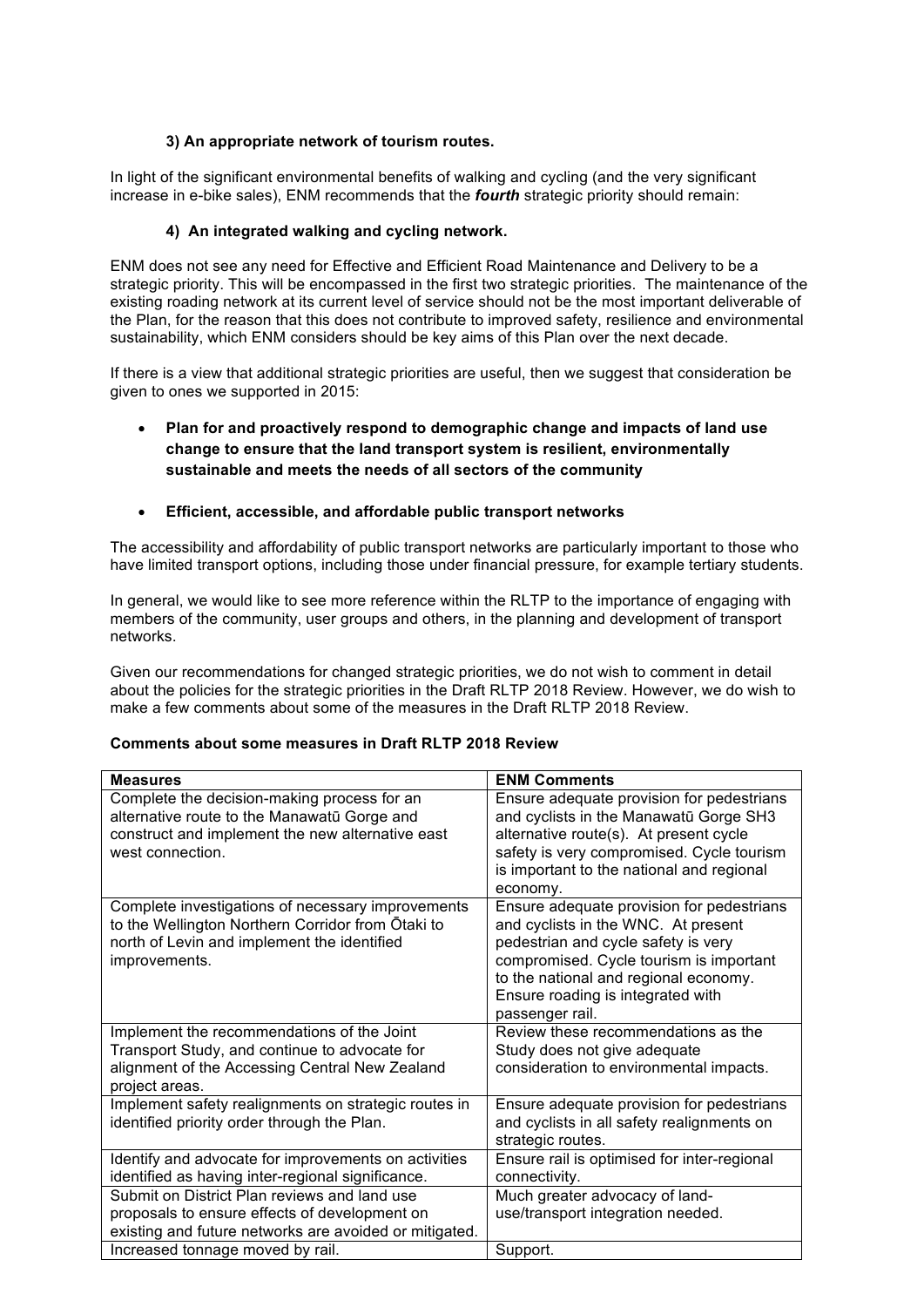| Increased GDP per capita in the Region.                                       | Ensure economic growth is decoupled                                            |
|-------------------------------------------------------------------------------|--------------------------------------------------------------------------------|
|                                                                               | from traffic growth.                                                           |
| Implement the recommendations of the Regional                                 | Review these recommendations to ensure                                         |
| Growth Strategy and Central Agribusiness Strategy,                            | environmental (especially climate change)                                      |
| where appropriate.                                                            | impacts are fully considered.                                                  |
| Increasing number of high productivity vehicles on                            | Do not increase HPMVs until further                                            |
| high productivity motor vehicle routes.                                       | research on impact on cyclists is carried                                      |
|                                                                               | out and use of rail is optimised.                                              |
| Contribute to the review of district and regional                             | Support - with particular focus on                                             |
| planning documents to ensure alignment with the                               | promoting multi-modal transport system                                         |
| Regional Land Transport Plan.                                                 | and reduced road transport emissions.                                          |
| Reduction in five-year vehicle kilometres travelled                           | Support - with resourcing from Horizons to                                     |
| rolling average in urban areas.                                               | fund workplace and school travel plans                                         |
| Maintain / reduce percentage of household                                     | Support - with resourcing from Horizons to                                     |
| consumption expenditure on transport.                                         | fund workplace and school travel plans                                         |
| Advocating on District Plan reviews / plan changes                            | Support - with particular focus on                                             |
| on land use proposals.                                                        | promoting multi-modal transport system                                         |
|                                                                               | and reduced road transport emissions.                                          |
| Collaboration with territorial authorities on walking                         | More specific outcomes needed.                                                 |
| and cycling strategies, new developments and urban                            |                                                                                |
| growth.                                                                       |                                                                                |
| Increased population density in Palmerston North                              | More specific targets needed.                                                  |
| and Whanganui.<br>Decrease in tonnes of CO2 emitted from domestic             |                                                                                |
|                                                                               | Support - with resourcing from Horizons to                                     |
| transport per capita.<br>Year on year growth in the use of the National Cycle | fund workplace and school travel plans<br>Support - with resourcing for safety |
| Trail routes in the Region.                                                   | improvements                                                                   |
| Advocate for the development of new cycle trail                               | Not sure about Manawatū Gorge - see                                            |
| routes, including the Manawatū Gorge and Feilding to                          | earlier comments about need to ensure                                          |
| Palmerston North cycle routes.                                                | adequate provision for pedestrians and                                         |
|                                                                               | cyclists in the Manawatū Gorge SH3                                             |
|                                                                               | alternative route(s). At present cycle                                         |
|                                                                               | safety is very compromised.                                                    |
| Working with the tourism industry to raise awareness                          | Support - but ensure focus on cycle                                            |
| of the Regions tourist routes.                                                | tourism and rail tourism.                                                      |
|                                                                               |                                                                                |
|                                                                               |                                                                                |
| Complete construction of the Ruapehu-Whanganui                                | Support                                                                        |
| Pathways - Ngā Ara Tūhono cycleway and the                                    |                                                                                |
| Pureora-Ongarue Central North Island Rail Trail.                              |                                                                                |
| Complete construction of the He Ara Kotahi                                    | Support but additional work needed on                                          |
| Manawatū Pedestrian Cycle Bridge and the                                      | safety improvements on adjacent urban                                          |
| Palmerston North to Linton shared pathway.                                    | cycle routes                                                                   |
| Undertake pedestrian and cycling safety education                             | Specific targets needed, developed<br>collaboratively with user groups, with   |
| programmes in selected high-risk locations.                                   | annual review.                                                                 |
| Increased uptake of walking and cycling counts.                               | Specific targets needed with annual                                            |
|                                                                               | review.                                                                        |
| Increase level of investment in walking and cycling                           | Specific targets needed, developed                                             |
| facilities.                                                                   | collaboratively with user groups, with                                         |
|                                                                               | annual review.                                                                 |
| Review and implement the Regional Public Transport                            | Specific targets needed, developed                                             |
| Plan (RPTP) to implement the public transport                                 | collaboratively with user groups, with                                         |
| component of the Plan.                                                        | annual review. Include within the review                                       |
|                                                                               | process representatives of low income                                          |
|                                                                               | groups reliant on public transport for                                         |
|                                                                               | financial reasons (for example students)                                       |
| Implement the first principles review outcomes for the                        | Specific targets needed, developed                                             |
| Palmerston North urban services.                                              | collaboratively with user groups, with                                         |
|                                                                               | annual review.                                                                 |
| Complete investigations into bus terminal                                     | ENM is disappointed at the continuing                                          |
| improvements in Palmerston North and Whanganui.                               | delays to improvements to the Main Street                                      |
|                                                                               | Terminal in Palmerston North.                                                  |
|                                                                               | Improvements need to include facilities for<br>cyclists.                       |